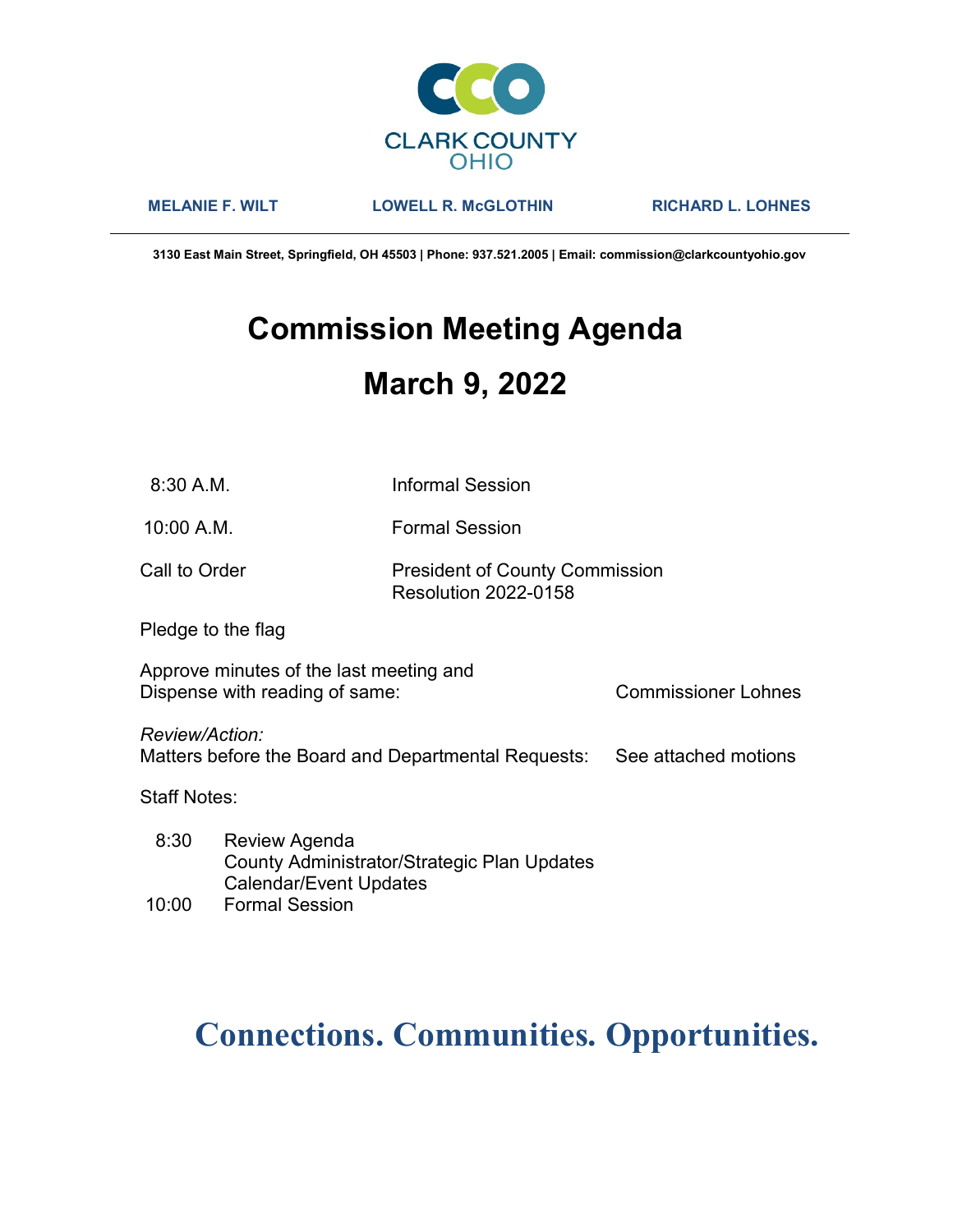Melanie F. Wilt Lowell R. McGlothin Richard L. Lohnes

Resolution 2022-0159 B&GC file

#### Authorize Contract with Nature's Own Landscaping

Commissioner moved, per the request of the Building and Grounds Director, to authorize a contract with:

| <b>Organization Name:</b>    | Natures Own Landscaping                     |  |
|------------------------------|---------------------------------------------|--|
| <b>Organization Address:</b> | 1744 Pembrook Road, Springfield, Ohio 45504 |  |
| In the amount of:            | Not to exceed \$23,213.00                   |  |
| <b>Funding Source(s):</b>    | General Fund                                |  |
| <b>Purpose:</b>              | 2022 Landscaping Services                   |  |
| <b>Effective Dates:</b>      | March 9, 2022                               |  |

Further move to authorize the County Administrator to execute the contract and related documents, including the purchase order.

Commissioner seconded the motion and the roll being called for its passage, the vote resulted as follows:

Commissioner Lohnes, Commissioner McGlothin, Commissioner Wilt,

I, Megan Burr, Clerk to the Board of County Commissioners, do hereby certify that the above is a true and correct copy of a motion as recorded in the Journal of the Clark County Commissioners, under the date of March 9, 2022.

Megan Burr, Clerk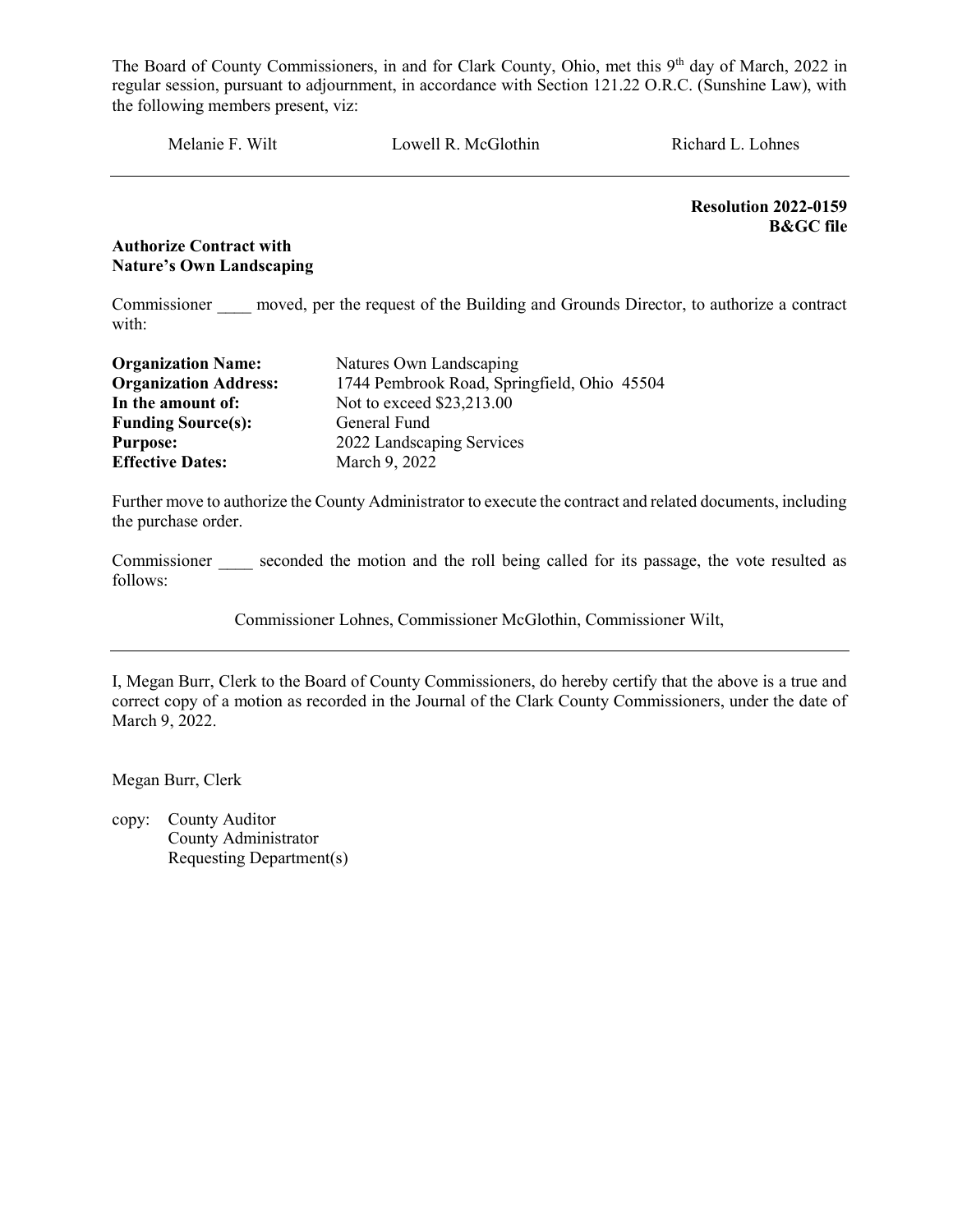Melanie F. Wilt Lowell R. McGlothin Richard L. Lohnes

Resolution 2022-0160 B&GC file

#### Authorize Contract with Triec Electrical Services, Inc.

Commissioner moved, per the request of the Buildings and Grounds Director, to authorize a contract with:

| <b>Organization Name:</b>    | Triec Electrical Services, Inc.             |  |  |
|------------------------------|---------------------------------------------|--|--|
| <b>Organization Address:</b> | 1630 Progress Road, Springfield, Ohio 45505 |  |  |
| In the amount of:            | Not to exceed \$49,000.00                   |  |  |
| <b>Funding Source(s):</b>    | General Fund                                |  |  |
| <b>Purpose:</b>              | 2022 Service Department Rate Schedule       |  |  |
| <b>Effective Dates:</b>      | January 1, 2022 through December 31, 2022   |  |  |

Further move to authorize the County Administrator to execute the contract and related documents.

Commissioner seconded the motion and the roll being called for its passage, the vote resulted as follows:

Commissioner Lohnes, Commissioner McGlothin, Commissioner Wilt,

I, Megan Burr, Clerk to the Board of County Commissioners, do hereby certify that the above is a true and correct copy of a motion as recorded in the Journal of the Clark County Commissioners, under the date of March 9, 2022.

Megan Burr, Clerk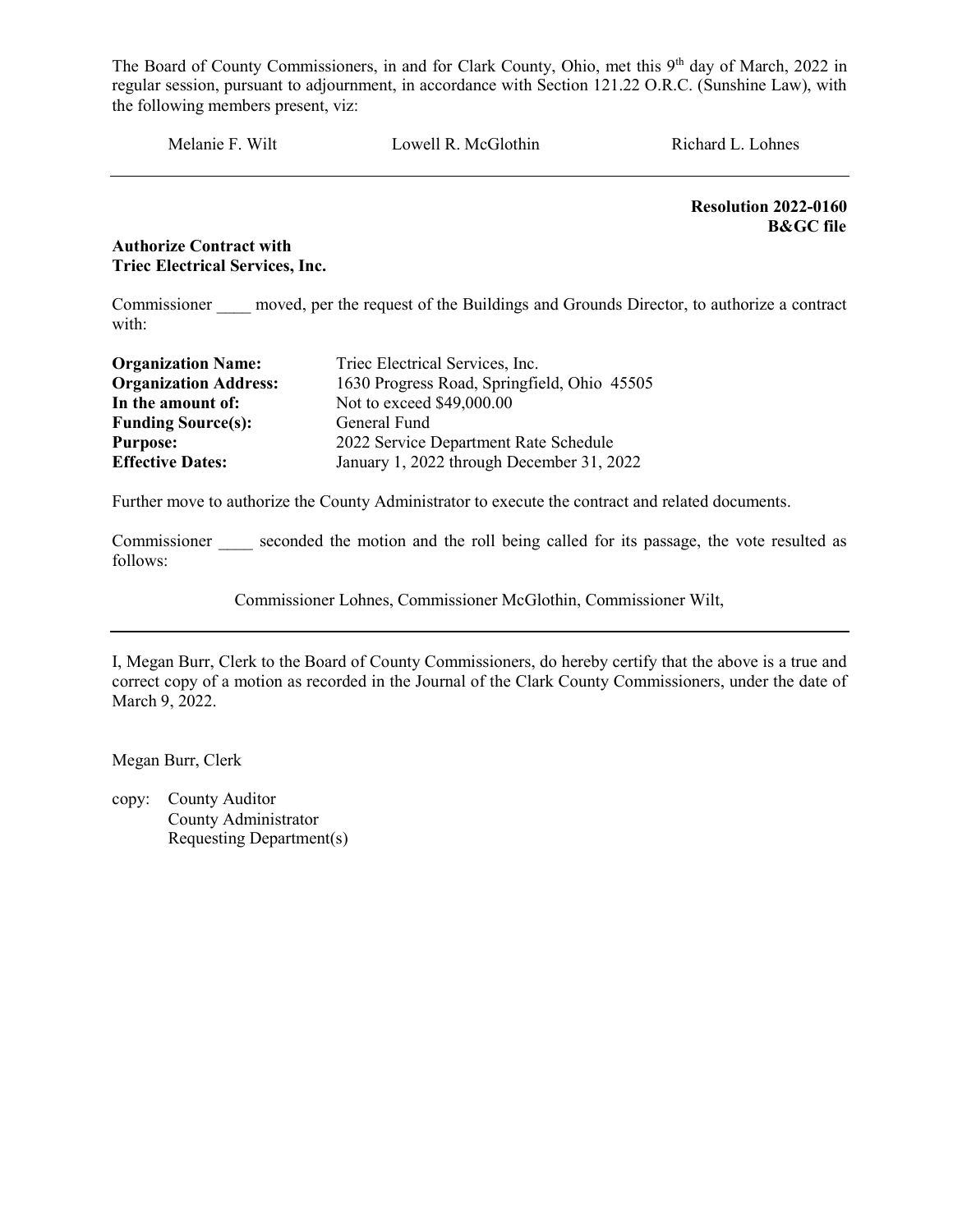Melanie F. Wilt Lowell R. McGlothin Richard L. Lohnes

Resolution 2022-0161 B&GC file

Authorize Contract with Roger Storer & Son, Inc.

Commissioner moved, per the request of the Building and Grounds Director, to authorize a contract with:

| <b>Organization Name:</b>    | Roger Storer and Son, Inc.                         |  |  |
|------------------------------|----------------------------------------------------|--|--|
| <b>Organization Address:</b> | 315 S. Center Street, Springfield, Ohio 45506-1603 |  |  |
| In the amount of:            | Not to exceed \$49,000.00                          |  |  |
| <b>Funding Source(s):</b>    | General Fund                                       |  |  |
| <b>Purpose:</b>              | 2022 Plumbing Services Contract                    |  |  |
| <b>Effective Dates:</b>      | January 1, 2022 through December 31, 2022          |  |  |

Further move to authorize the County Administrator to execute the contract and related documents, including the purchase order.

Commissioner seconded the motion and the roll being called for its passage, the vote resulted as follows:

Commissioner Lohnes, Commissioner McGlothin, Commissioner Wilt,

I, Megan Burr, Clerk to the Board of County Commissioners, do hereby certify that the above is a true and correct copy of a motion as recorded in the Journal of the Clark County Commissioners, under the date of March 9, 2022.

Megan Burr, Clerk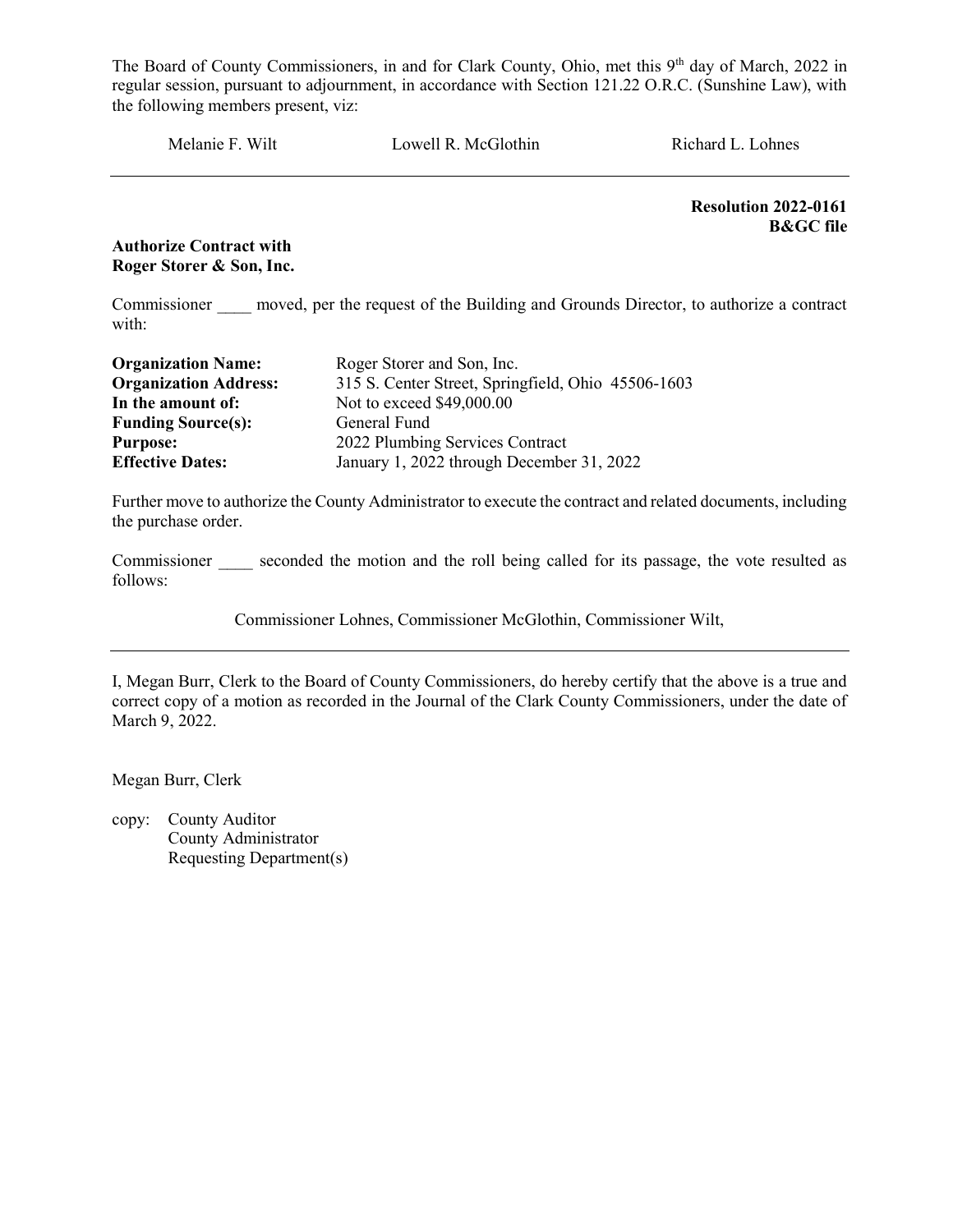Melanie F. Wilt Lowell R. McGlothin Richard L. Lohnes

 Resolution 2022-0162 BJFC file

#### Authorize Change Order #1 with Armcorp Construction, Inc. for Clark County Family Services Home Road Complex Renovations

Commissioner moved, per the request of the County Administrator, to authorize change order #1 with:

| <b>Organization Name:</b>    | Armcorp Construction, Inc.                                              |  |  |
|------------------------------|-------------------------------------------------------------------------|--|--|
| <b>Organization Address:</b> | 9511 State Route 703, Celina, Ohio 45822                                |  |  |
| <b>Original Contract:</b>    | \$4,460,000.00                                                          |  |  |
| <b>This Change:</b>          | .00                                                                     |  |  |
| <b>New Contract Total:</b>   | \$4,460,000.00                                                          |  |  |
| <b>Funding Source(s):</b>    | Permanent Improvement                                                   |  |  |
| <b>Reason for Change:</b>    | To extend completion date from September 23, 2022 to October 21, 2022.  |  |  |
|                              | Final contract completion date will be revised to November 4, 2022. The |  |  |
|                              | extension is due to extended bid evaluation time.                       |  |  |

Further move to authorize the County Administrator to execute the change order.

Commissioner seconded the motion and the roll being called for its passage, the vote resulted as follows:

Commissioner Lohnes, Commissioner McGlothin, Commissioner Wilt,

I, Megan Burr, Clerk to the Board of County Commissioners, do hereby certify that the above is a true and correct copy of a motion as recorded in the Journal of the Clark County Commissioners, under the date of March 9, 2022.

Megan Burr, Clerk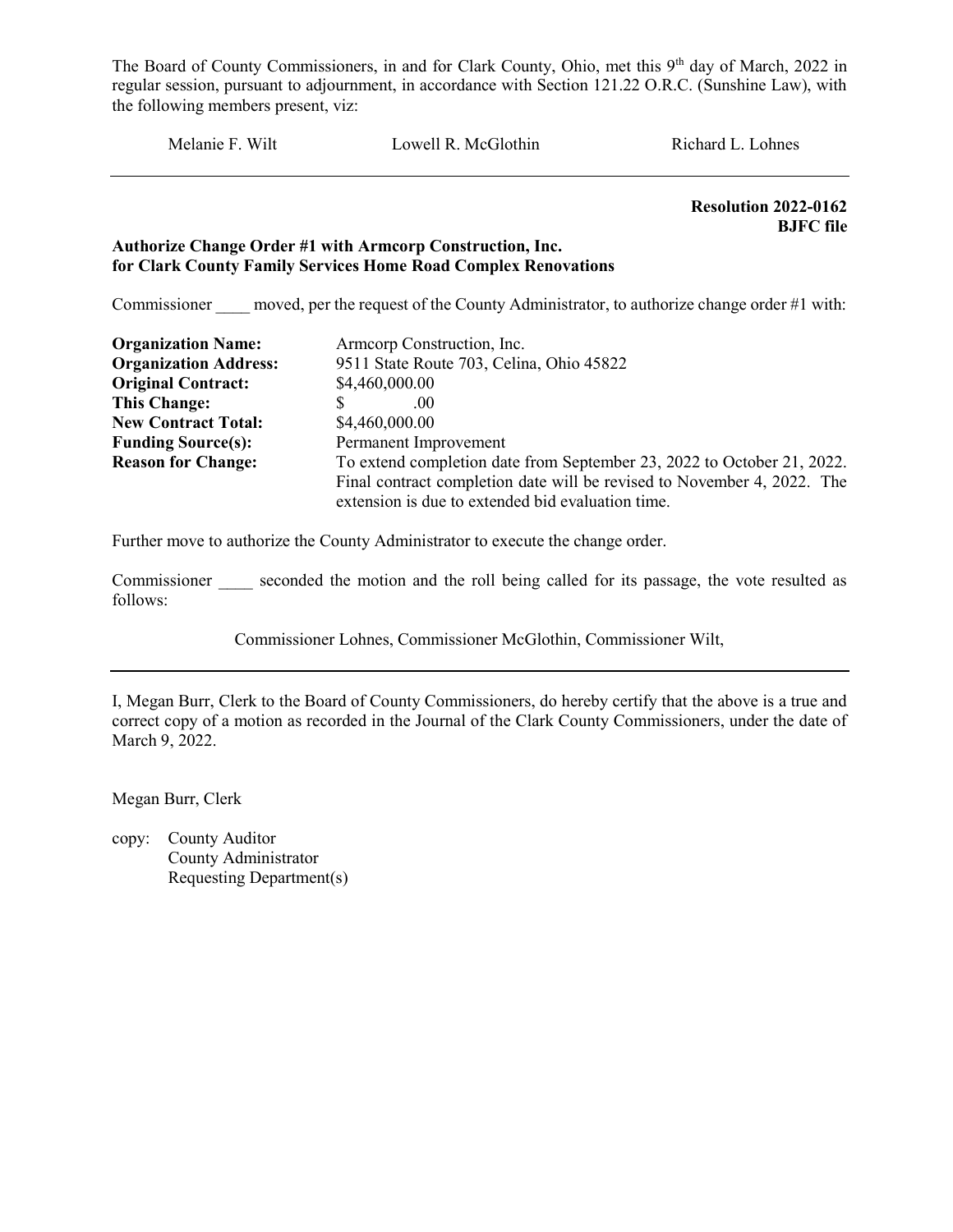Melanie F. Wilt Lowell R. McGlothin Richard L. Lohnes

Resolution 2022-0163 ENGC file

#### Authorize Contract with Advanced Mechanical Service, Inc.

Commissioner moved, per the request of the County Engineer, to authorize a contract with:

| <b>Organization Name:</b>    | Advanced Mechanical Service, Inc.   |  |
|------------------------------|-------------------------------------|--|
| <b>Organization Address:</b> | P.O. Box 68, Fairborn, Ohio 45324   |  |
| In the amount of:            | Not to exceed \$49,000              |  |
| <b>Funding Source(s):</b>    | Local Funds (MVGT)                  |  |
| <b>Purpose:</b>              | HVAC maintenance work               |  |
| <b>Effective Dates:</b>      | March 9, 2022 through March 8, 2023 |  |

Further move to authorize the County Administrator to execute the contract and related documents.

Commissioner seconded the motion and the roll being called for its passage, the vote resulted as follows:

Commissioner Lohnes, Commissioner McGlothin, Commissioner Wilt,

I, Megan Burr, Clerk to the Board of County Commissioners, do hereby certify that the above is a true and correct copy of a motion as recorded in the Journal of the Clark County Commissioners, under the date of March 9, 2022.

Megan Burr, Clerk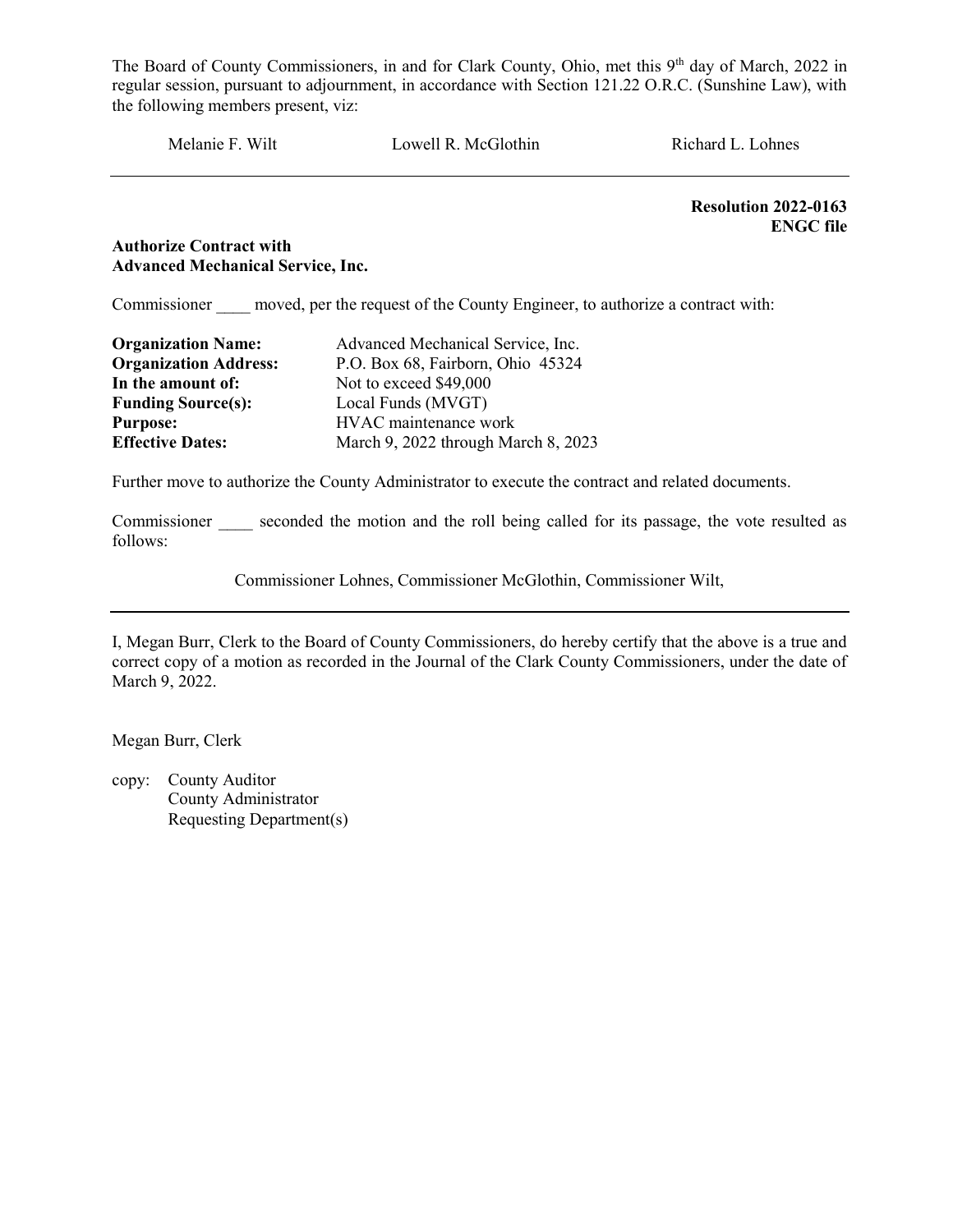Melanie F. Wilt Lowell R. McGlothin Richard L. Lohnes

Resolution 2022-0164 ENGC file

#### Authorize Contract with R.B. Jergens Contractors, Inc.

Commissioner moved, per the request of the County Engineer, to authorize a contract with:

| <b>Organization Name:</b>    | R.B. Jergens Contractors, Inc.                       |  |  |
|------------------------------|------------------------------------------------------|--|--|
| <b>Organization Address:</b> | 11418 North Dixie Drive, Vandalia, Ohio 45377        |  |  |
| In the amount of:            | \$2,281,197.68                                       |  |  |
| <b>Funding Source(s):</b>    | OPWC and Local Funds (MVGT)                          |  |  |
| <b>Purpose:</b>              | Middle Urbana Road Improvements OPWC Project (CK10Y) |  |  |
| <b>Effective Dates:</b>      | March 9, 2022 through December 31, 2022              |  |  |

Further move to authorize the County Administrator to execute the contract and related documents.

Commissioner seconded the motion and the roll being called for its passage, the vote resulted as follows:

Commissioner Lohnes, Commissioner McGlothin, Commissioner Wilt,

I, Megan Burr, Clerk to the Board of County Commissioners, do hereby certify that the above is a true and correct copy of a motion as recorded in the Journal of the Clark County Commissioners, under the date of March 9, 2022.

Megan Burr, Clerk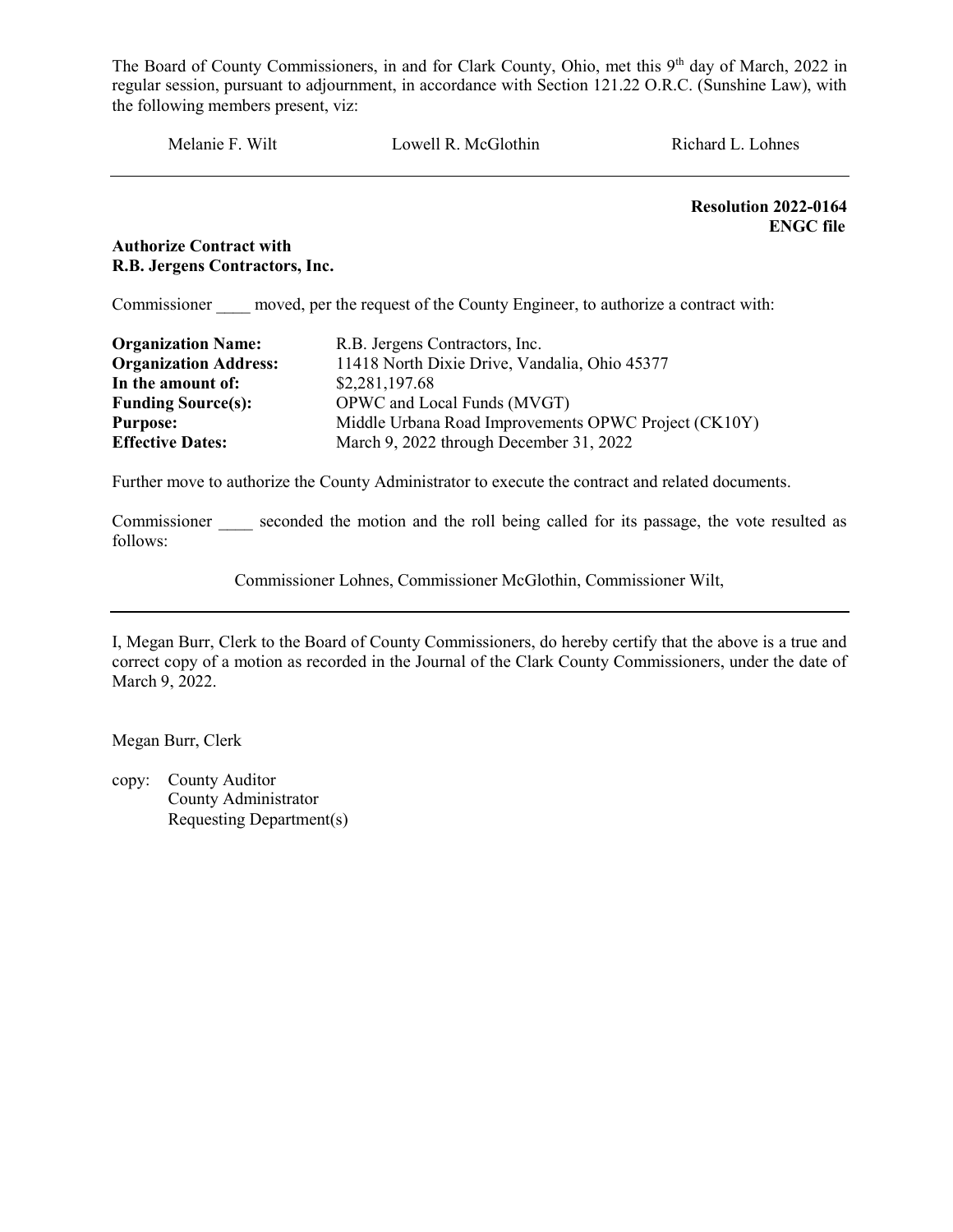Melanie F. Wilt Lowell R. McGlothin Richard L. Lohnes

Resolution 2022-0165 ENGC file

#### Authorize Contract with Refuel Environmental Services

Commissioner moved, per the request of the County Enginner, to authorize a contract with:

| <b>Organization Name:</b>    | Refuel Environmental Services,                       |  |
|------------------------------|------------------------------------------------------|--|
| <b>Organization Address:</b> | 4280 Groves Road, Columbus, Ohio 43232               |  |
| In the amount of:            | Not to exceed \$45,000.00                            |  |
| <b>Funding Source(s):</b>    | Local Funds (MVGT)                                   |  |
| <b>Purpose:</b>              | Underground fuel storage tank maintenance and repair |  |
| <b>Effective Dates:</b>      | March 9, 2022 through March 8, 2023                  |  |

Further move to authorize the County Administrator to execute the contract and related documents.

Commissioner seconded the motion and the roll being called for its passage, the vote resulted as follows:

Commissioner Lohnes, Commissioner McGlothin, Commissioner Wilt,

I, Megan Burr, Clerk to the Board of County Commissioners, do hereby certify that the above is a true and correct copy of a motion as recorded in the Journal of the Clark County Commissioners, under the date of March 9, 2022.

Megan Burr, Clerk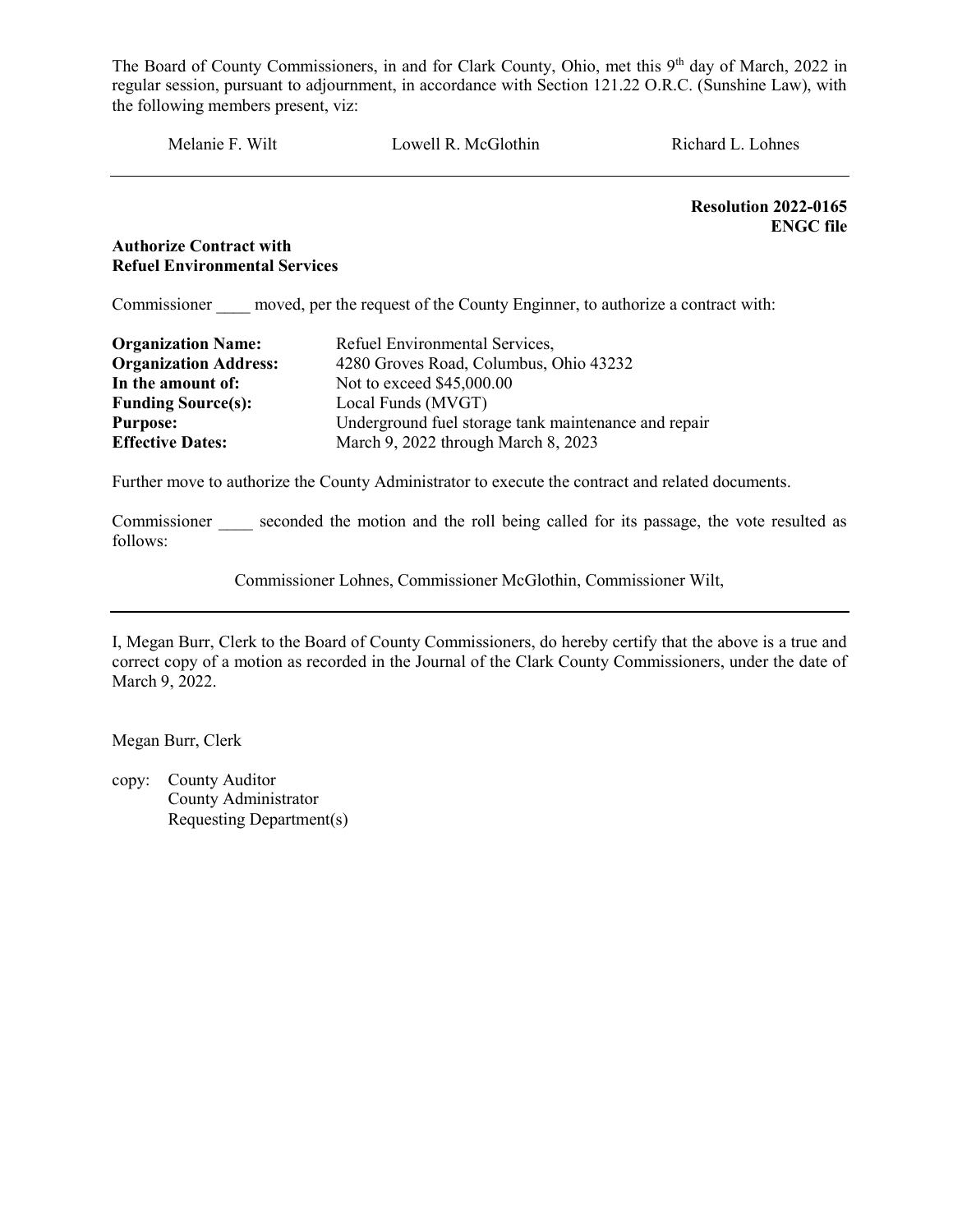Melanie F. Wilt Lowell R. McGlothin Richard L. Lohnes

 Resolution 2022-0166 AGRA file

#### Authorize Re-Appointment of Clark County Apiary Inspector

Commissioner moved that Jim Lyons, 406 Belmont Avenue, Springfield, Ohio, be and is hereby reappointed as Apiarist for Clark County, Ohio for the year 2022 and continuing until further notice.

Said re-appointment shall be at the following rate of pay, viz

Twenty dollars (\$20.00) per hour plus mileage of \$0.585 per mile (or the current IRS rate) with a total appropriation not to exceed \$4,500.00.

Be it further moved that the Clerk to the Board of the County Commission is hereby directed to certify a copy of this motion to the State Director of Agriculture for approval of this appointment. Said appointment is in accordance with the provisions of Section 909.07 O.R.C., of the State of Ohio.

Further move to accept the 2022 apiary report.

Commissioner seconded the motion and the roll being called for its passage, the vote resulted as follows:

Commissioner Lohnes, Commissioner McGlothin, Commissioner Wilt,

I, Megan Burr, Clerk to the Board of County Commissioners, do hereby certify that the above is a true and correct copy of a motion as recorded in the Journal of the Clark County Commissioners, under the date of March 9, 2022.

Megan Burr, Clerk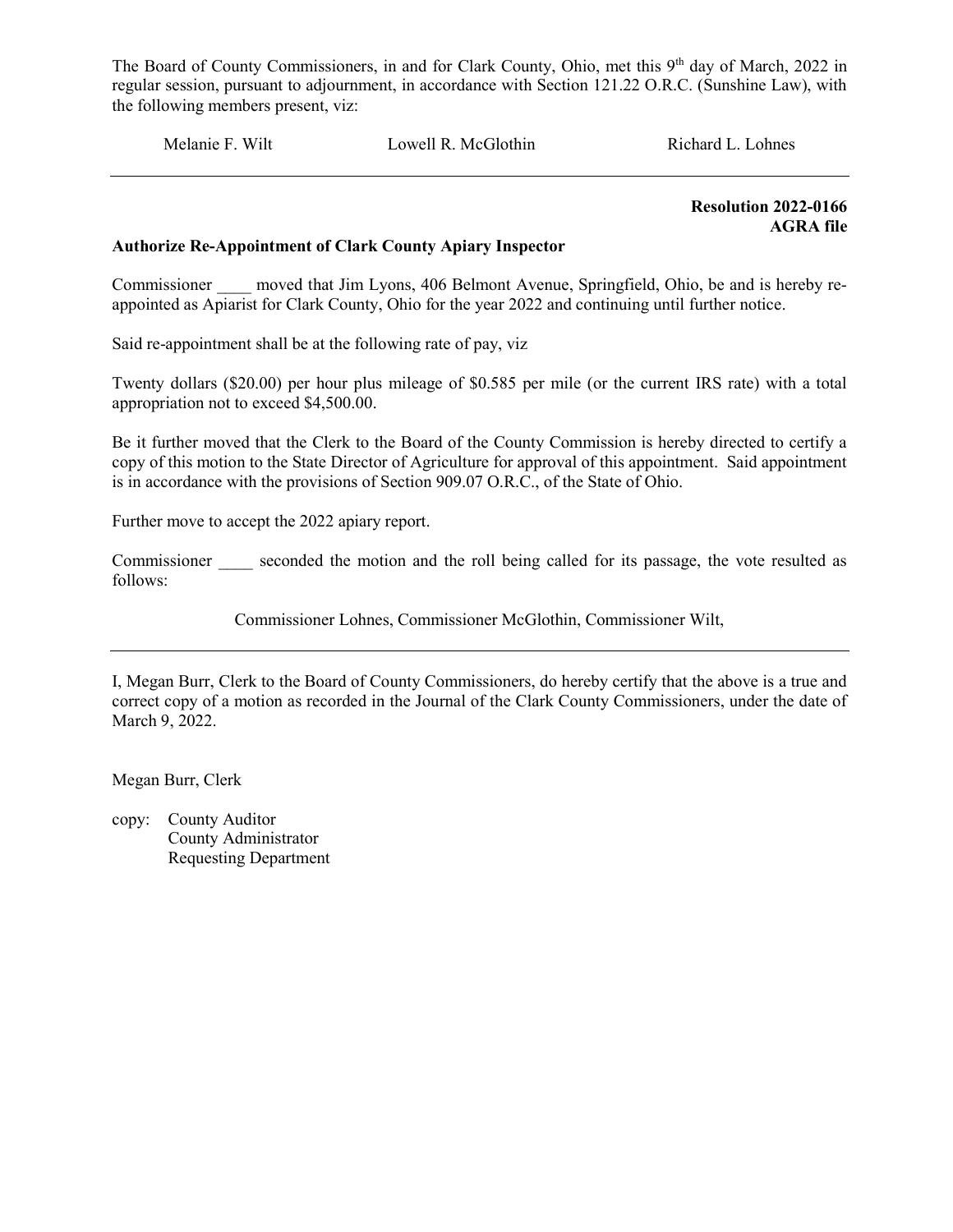Melanie F. Wilt Lowell R. McGlothin Richard L. Lohnes

 Resolution 2022-0167 INVP file

#### Authorize Purchase of Vehicle for the Clark County Buildings and Grounds Department

Commissioner moved, per the request of the Building and Grounds Director, to authorize the purchase of a 2022 Ford F-150 4WD XL Truck, VIN #1FTMF1EB6NKD08043, from Integrity Ford of Bellefontaine, LLC for the cost of \$40,000. This vehicle will be purchased through the General Fund.

Further move to authorize the County Administrator to execute all contract related documents.

Commissioner seconded the motion and the roll being called for its passage, the vote resulted as follows:

Commissioner Lohnes, Commissioner McGlothin, Commissioner Wilt,

I, Megan Burr, Clerk to the Board of County Commissioners, do hereby certify that the above is a true and correct copy of a motion as recorded in the Journal of the Clark County Commissioners, under the date of March 9, 2022.

Megan Burr, Clerk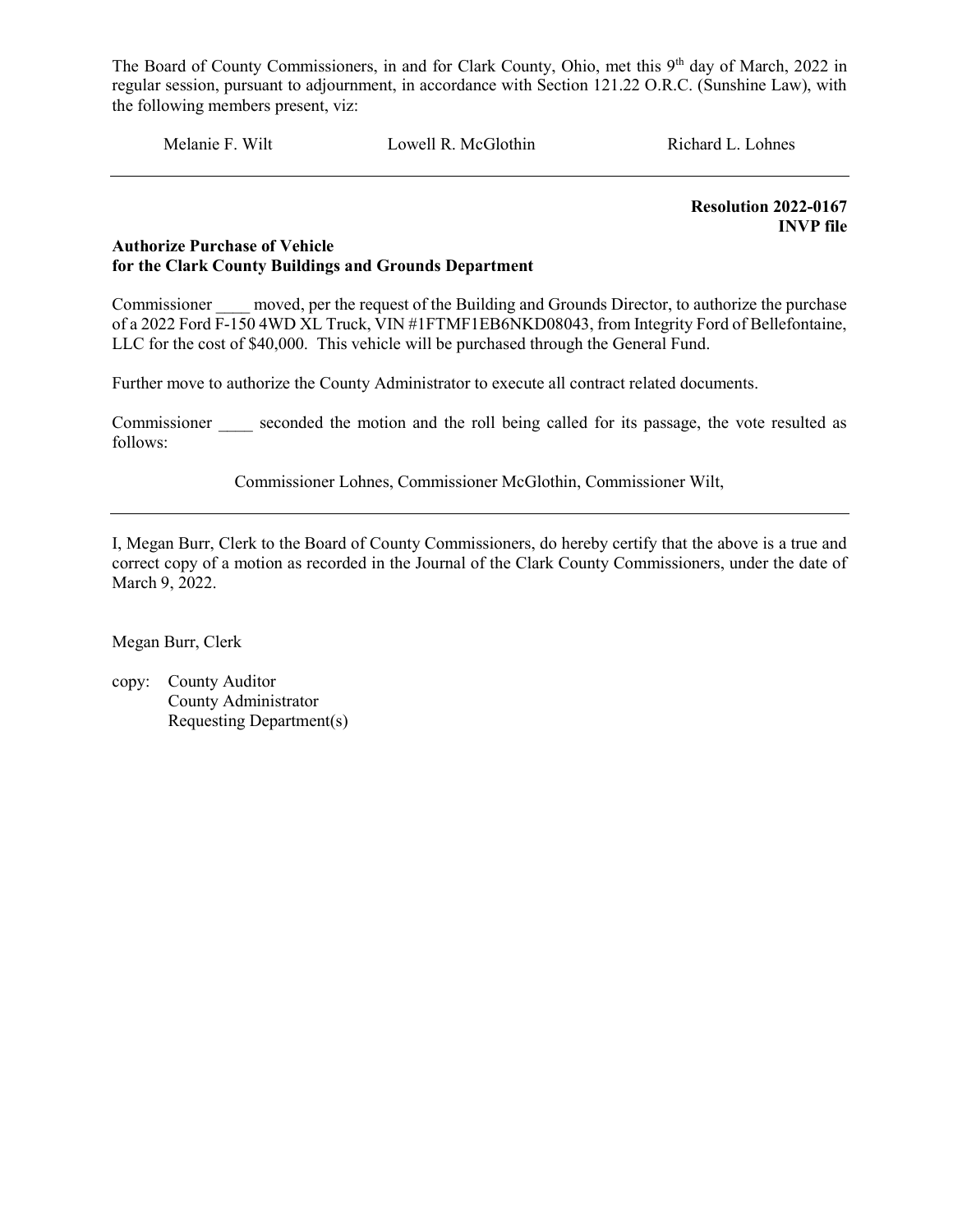Melanie F. Wilt Lowell R. McGlothin Richard L. Lohnes

 Resolution 2022-0168 INVP file

#### Authorize Purchase of Vehicles for the Clark County Engineer's Department

Commissioner moved, per the request of the County Engineer, to authorize the purchase of two (2) tandem axle cab and chassis trucks from Rush Truck Centers, Cincinnati, Ohio for the cost of \$ 211,590.76. These items will be purchased through ODOT Cooperative Purchasing Contract 023-22.

Further move to authorize the County Administrator to execute all contract related documents.

Commissioner seconded the motion and the roll being called for its passage, the vote resulted as follows:

Commissioner Lohnes, Commissioner McGlothin, Commissioner Wilt,

I, Megan Burr, Clerk to the Board of County Commissioners, do hereby certify that the above is a true and correct copy of a motion as recorded in the Journal of the Clark County Commissioners, under the date of March 9, 2022.

Megan Burr, Clerk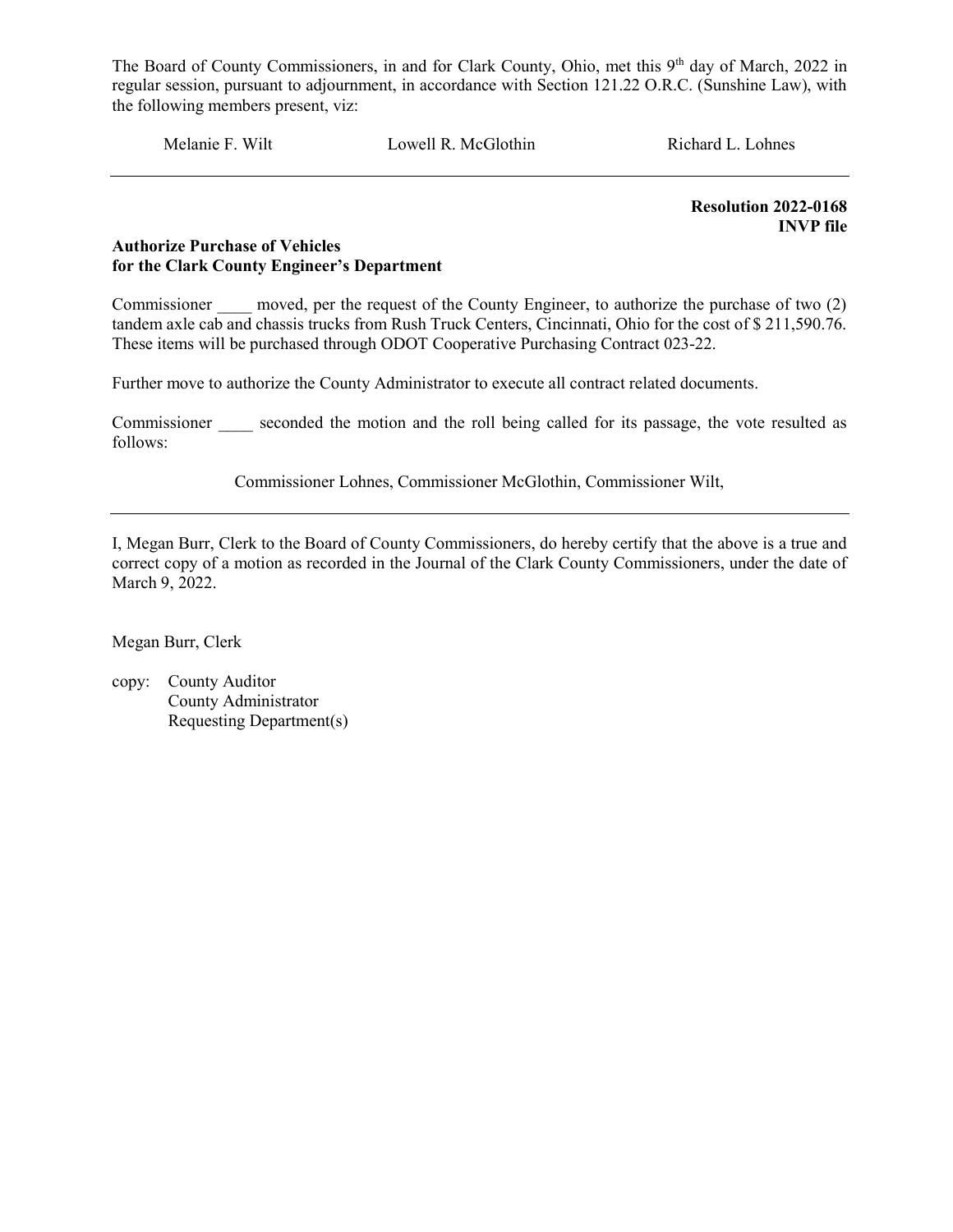Melanie F. Wilt Cowell R. McGlothin Richard L. Lohnes

 Resolution 2022-0169 INVS file

#### Authorize Disposal of Obsolete Equipment

Commissioner moved, per the request of the Emegency Management Agency Director, to dispose of the following by way of discard or salvage in accordance with §307.12(I) of the Ohio Revised Code:

Kenwood Radio Model #: TK-762G Serial #'s: 20601782, 20700395, 31100194, 21200336, 50500555, 20601781, 21200339, 50500553, 80900022

Kenwood Radio Model #: TK-7160H Serial #: 71001093

Vertex Radio Model #: VX-2000V Serial #: 9E162597, 9M191579, 9M191580, 9E162598

Motorola Portable Radio Charger Model #: NTN4633B Serial #: None

CP260 Two-Way Radio Model #: CP260V Serial#: R1789B4070200183, R1789B4070200267, R1789B4070200229, R1789B4070200194, R1789B4070200012 With chargers.

CP240 Two-Way Radio Model #: Pre Series Serial #: 06430D0539, 06430D0578, 06340D0576, 06340D655, 06340D0535, 06340D0571, 06340D0538 With chargers and additional batteries.

Vertex Standard Model #: VX-3200 V Serial #: 2L040940, 2L040935, 2L040863, 2L040932, 2L040862, 2L040870, 5E520911, 2L040865

Vertex Standard Model #: VX-2200-DO-50 Serial #: 7G141060, 9N460199, 7G141056, 0E481364, 1E797962

Motorola XTS5000 Model #: H18UCF9PW6AN Serial #: 721CDS3136, 721CDS3437, 721CDS3089, 721CDS3306, 721CDS3332, 721CDS3133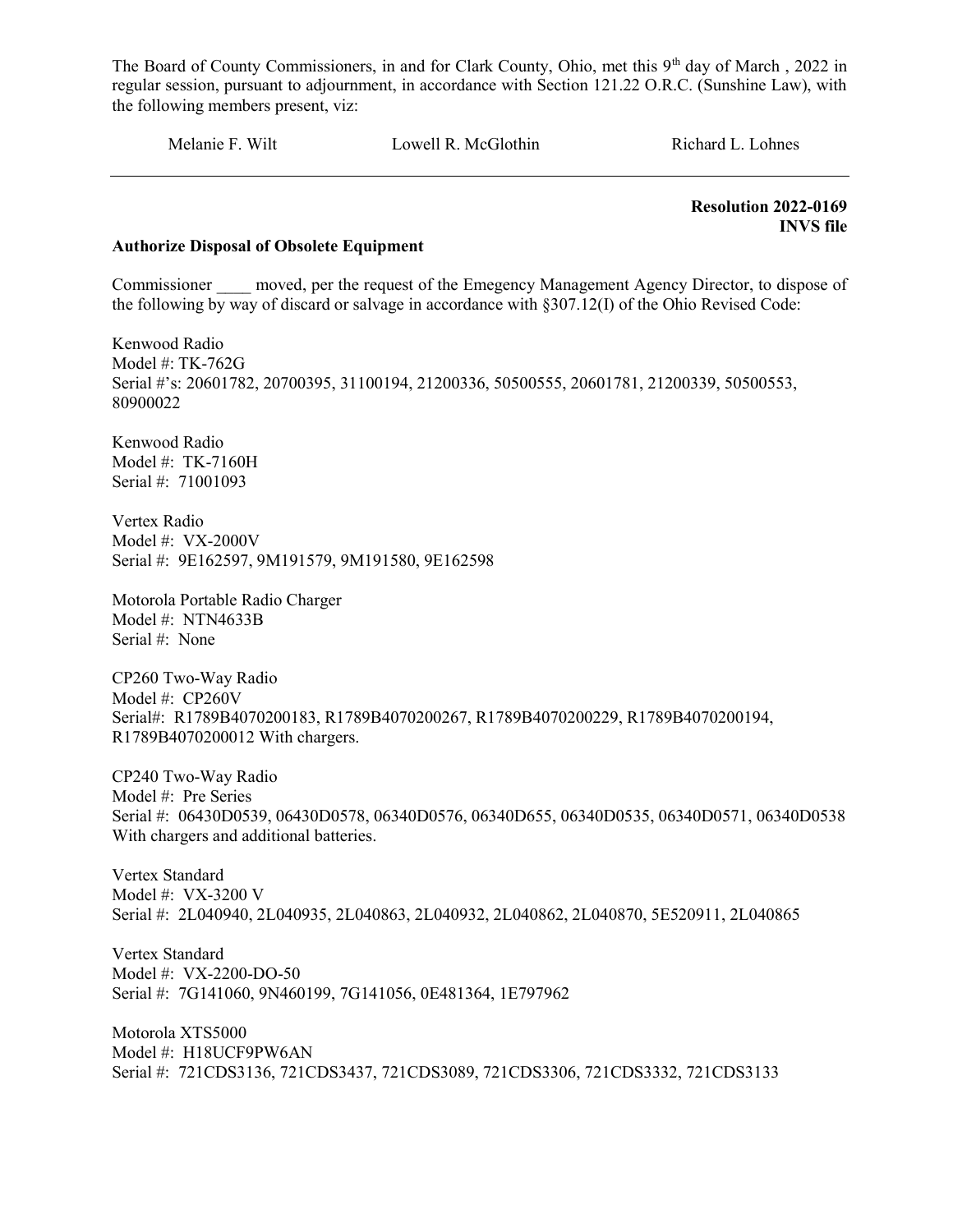Vertex Standard Model #: VX-600U Serial #: 1M120583, 1M120600, 1G070053, 1M120595, 1K090711, 1M120598, 1G070043

Commissioner seconded the motion and the roll being called for its passage, the vote resulted as follows:

Commissioner Lohnes, Commissioner McGlothin, Commissioner Wilt,

I, Megan Burr, Clerk to the Board of County Commissioners, do hereby certify that the above is a true and correct copy of a motion as recorded in the Journal of the Clark County Commissioners, under the date of March 9, 2022.

Megan Burr, Clerk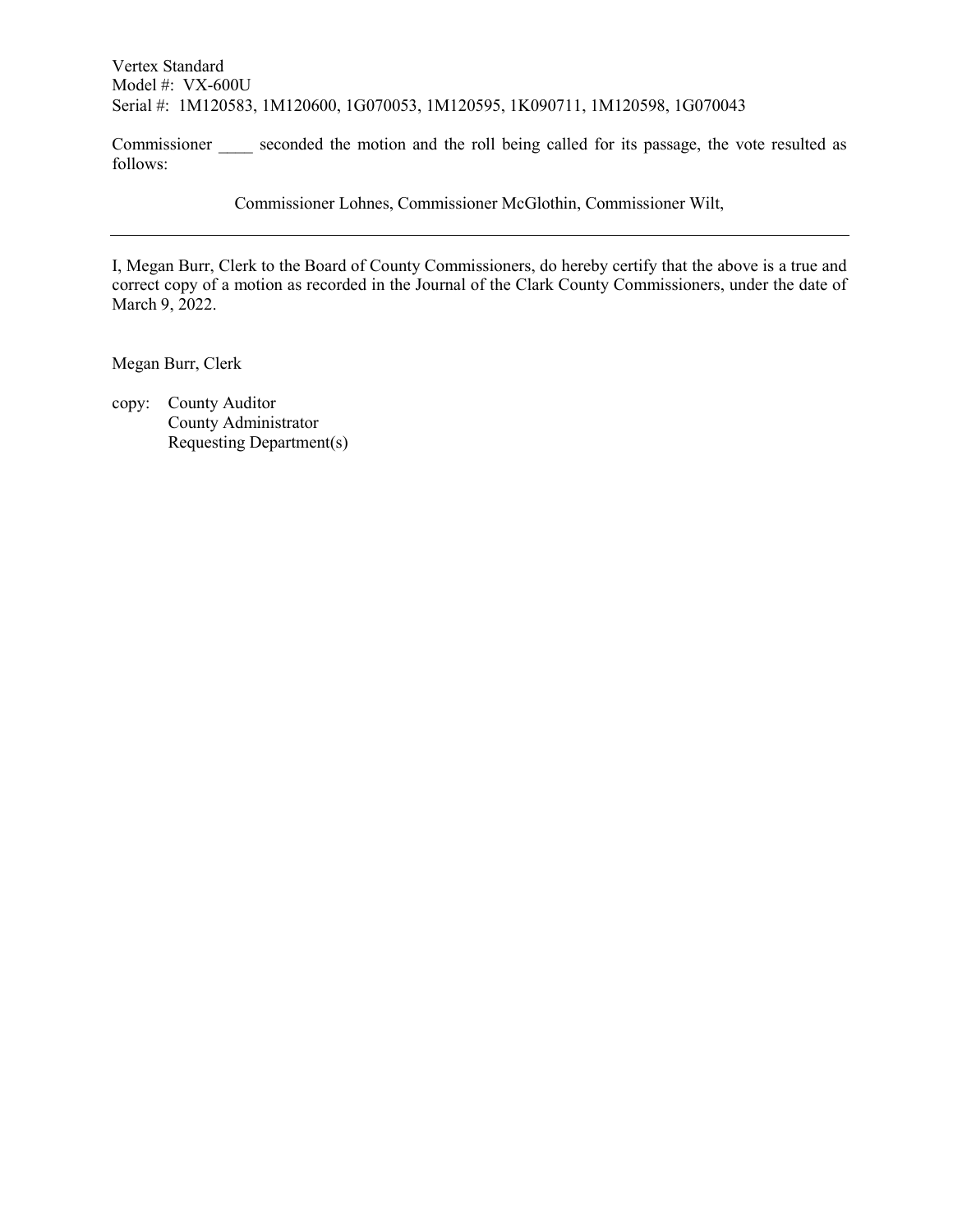Melanie F. Wilt Lowell R. McGlothin Richard L. Lohnes

 Resolution 2022-0170 SHRR file

#### Acknowledge Sheriff's Jail Expenditure Report(s)

Commissioner \_\_\_\_\_ moved to acknowledge the receipt of the Sheriff's Jail Expenditure Report(s) for February 2022.

Commissioner seconded the motion and the roll being called for its passage, the vote resulted as follows:

Commissioner Lohnes, Commissioner McGlothin, Commissioner Wilt,

I, Megan Burr, Clerk to the Board of County Commissioners, do hereby certify that the above is a true and correct copy of a motion as recorded in the Journal of the Clark County Commissioners, under the date of March 9, 2022.

Megan Burr, Clerk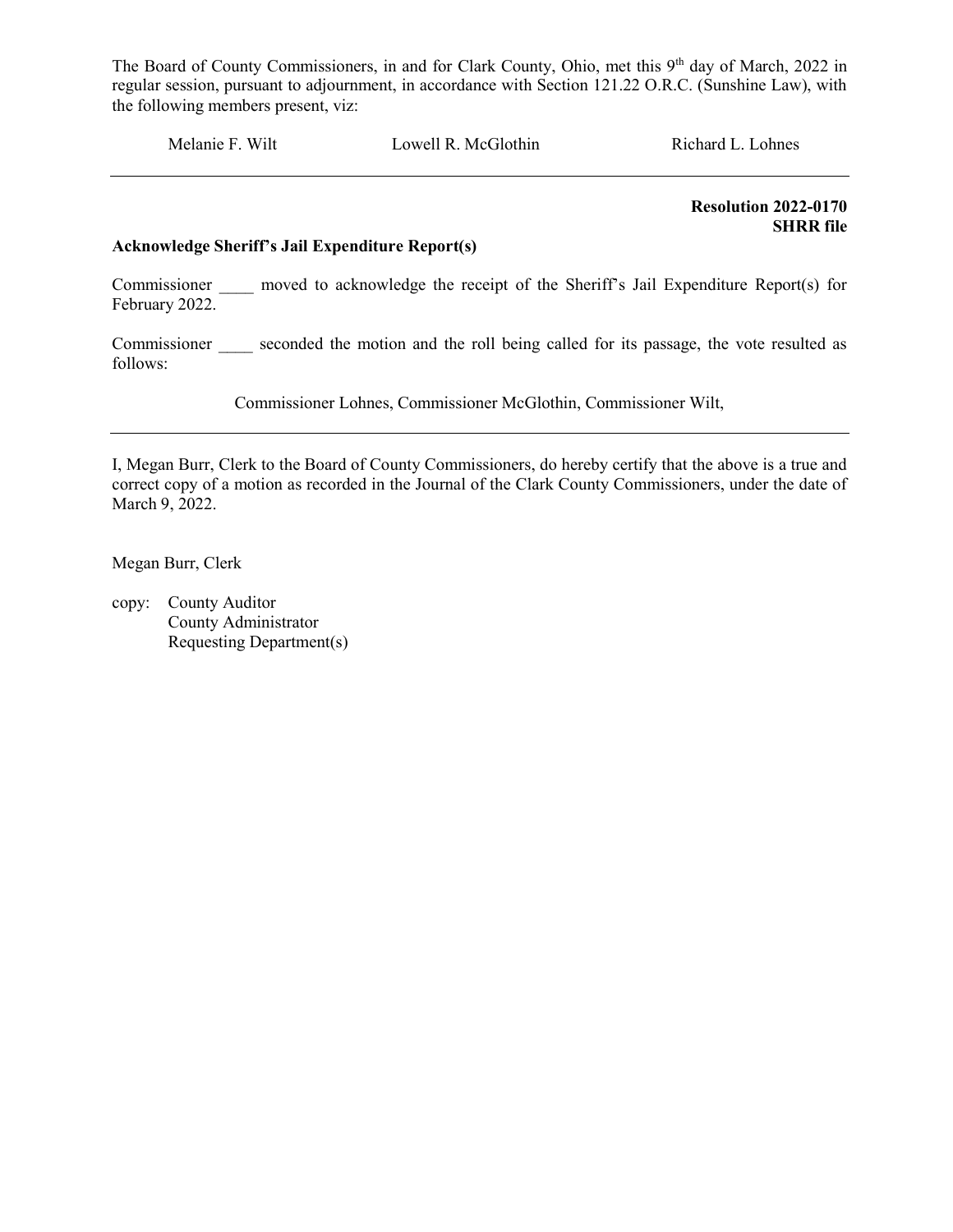| Melanie F. Wilt          |                                                  | Lowell R. McGlothin                                                                                                                    |                                 | Richard L. Lohnes                               |  |
|--------------------------|--------------------------------------------------|----------------------------------------------------------------------------------------------------------------------------------------|---------------------------------|-------------------------------------------------|--|
|                          | Approve Issuance of Warrants for Then and Now(s) |                                                                                                                                        |                                 | <b>Resolution 2022-0171</b><br><b>FINT</b> file |  |
|                          | of warrants for then and now(s) are as follows:  | Commissioner _____ moved, upon the recommendation of the County Administrator to approve the issuance                                  |                                 |                                                 |  |
| P.O. Number<br>220023123 | Fund<br>General (Prob. Ct.) Ricoh USA, Inc.      | <b>Vendor</b><br>Reason: Waiting for company to answer this disputed invoice.                                                          | <b>Date Purchase</b><br>11/1/21 | Amount<br>\$947.47                              |  |
| 210022055                |                                                  | General (B&G) Buckeye Power Sales<br>Reason: Invoice not received until this month. Work done on generator at the Municipal Building.  | 11/24/21                        | \$767.50                                        |  |
| 210022055                |                                                  | General (B&G) Buckeye Power Sales<br>Reason: Invoice not received until this month. Work done on generator at Juvenile Court Building. | 8/9/21                          | \$678.50                                        |  |
|                          | 220022764 General (B&G)                          | Carr Supply<br>Reason: Invoice just received. Miscellaneous maintenance supplies.                                                      | 1/4/22                          | \$185.36                                        |  |
| 220023183                |                                                  | General (B&G) Silco Fire & Security<br>Reason: Invoice just received. Fire alarm monitoring and inspection.                            | 1/3/22                          | \$4,135.26                                      |  |
| Commissioner             |                                                  | seconded the motion and the roll being called for its passage, the vote resulted as                                                    |                                 |                                                 |  |

follows:

Commissioner Lohnes, Commissioner McGlothin, Commissioner Wilt,

I, Megan Burr, Clerk to the Board of County Commissioners, do hereby certify that the above is a true and correct copy of a motion as recorded in the Journal of the Clark County Commissioners, under the date of March 9, 2022.

Megan Burr, Clerk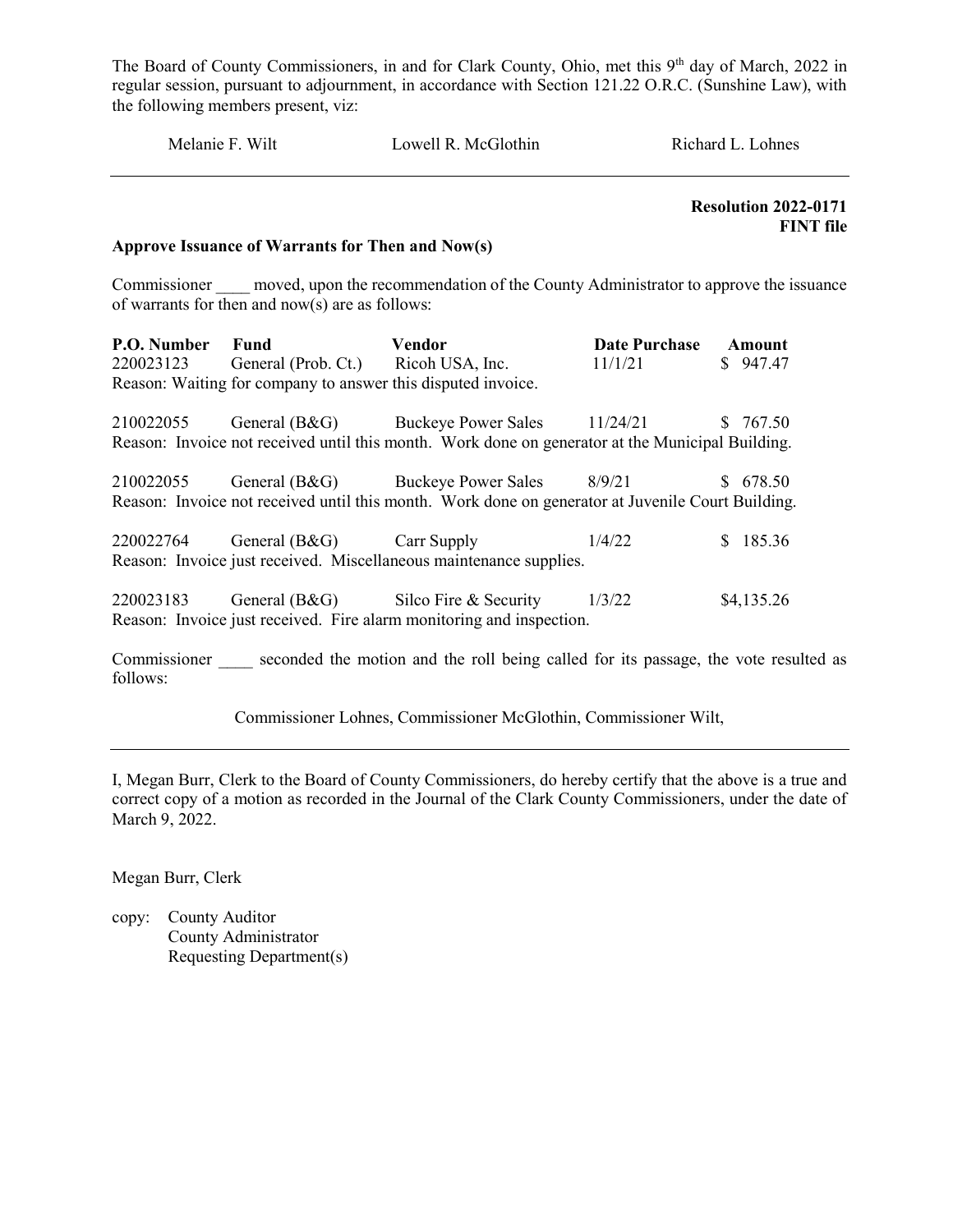Melanie F. Wilt Lowell R. McGlothin Richard L. Lohnes

Resolution 2022-0172 TRAV file

#### Approve Travel/Expense Allowance

Commissioner moved, per request of the following Department Director(s) or Elected Official(s), to approve the following travel allowances:

| Dept.               | <b>Name</b> | Purpose                                      | Place           | Date                    | Cost          |
|---------------------|-------------|----------------------------------------------|-----------------|-------------------------|---------------|
| Veterans            | 5 Staff     | National Conf.                               | San Antonio, TX | $6/4 - 10/22$           | \$13,800.00   |
| <b>EMA</b>          | D. Perks    | Advance Trng. G191 Tuscarawas County 3/25/22 |                 |                         | 200.00<br>-SS |
| Comm. Dev. M. Foley |             | <b>CDBG</b> Basics Training Online           |                 | 2022 various            | 250.00<br>-SI |
| Personnel           |             | Various staff Mtgs./Trainings                | Various         | 2022 various \$1,500.00 |               |

Commissioner seconded the motion and the roll being called for its passage, the vote resulted as follows:

Commissioner Lohnes, Commissioner McGlothin, Commissioner Wilt,

I, Megan Burr, Clerk to the Board of County Commissioners, do hereby certify that the above is a true and correct copy of a motion as recorded in the Journal of the Clark County Commissioners, under the date of March 9, 2022.

Megan Burr, Clerk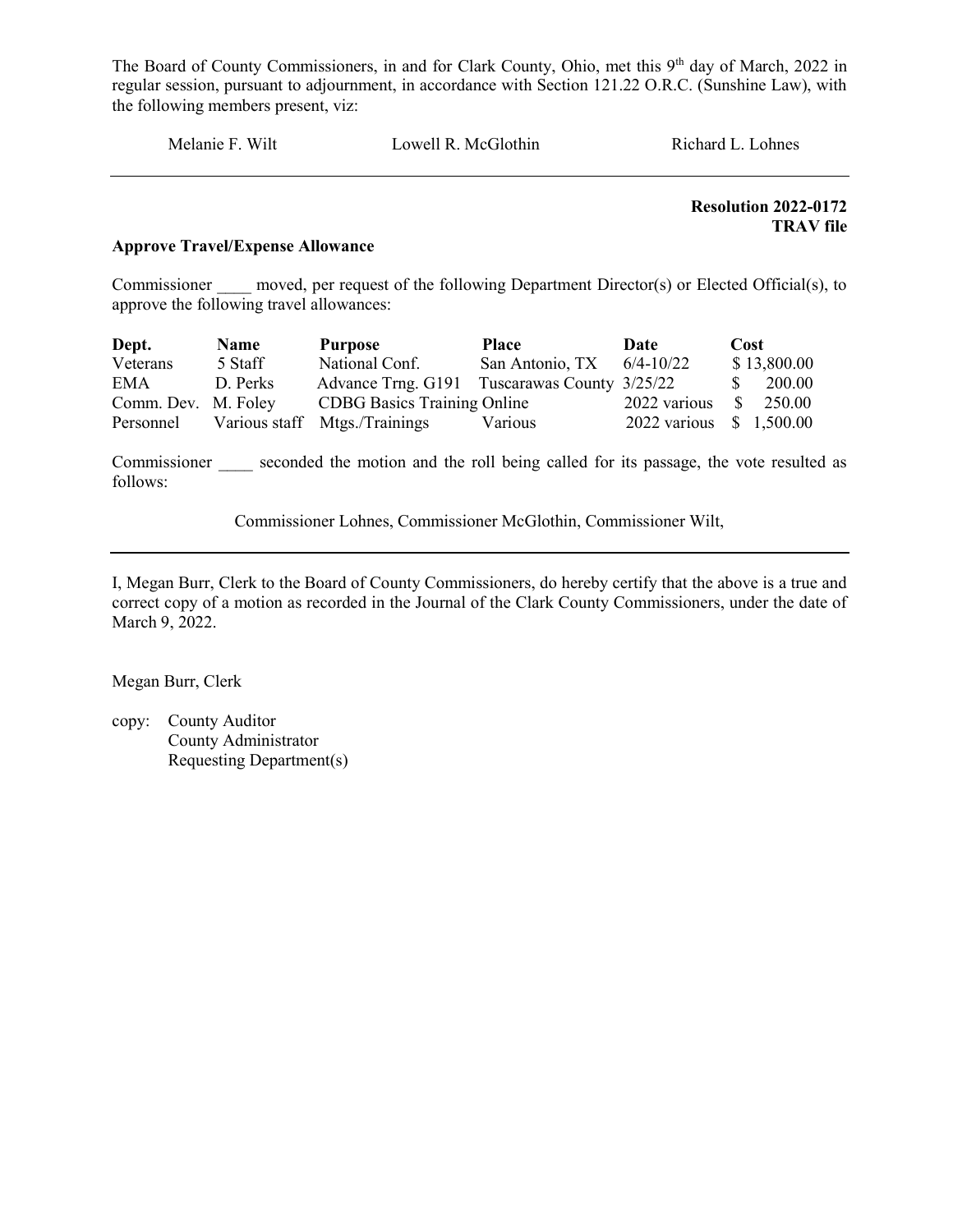Melanie F. Wilt **Lowell R. McGlothin** Richard L. Lohnes

 Resolution 2022-0173 ARPA file

#### Authorize Allocation of American Rescue Plan Act (ARPA) Funds to Hire Program Assistant for the Ohio State University Extension Clark County Local Foods Program

Commissioner moved, per request of the County Administrator to approve the following reimbursement:

Whereas, Clark County has received direct payments from the United States (US) Treasury under the Coronavirus State and Local Fiscal Recovery Funds authorized by the American Rescue Plan Act (ARPA); and,

Whereas, Clark County will use the funding in accordance with ARPA and guidance from the US Treasury; and,

Whereas, the Department of Treasury issued the Interim Final Rule on May 10, 2021, to provide guidance on permissible uses; and,

Whereas, a permissible use of the ARPA funds is to provide assistance to populations facing negative economic impacts, including increased food insecurity, during the COVID-19 pandemic; and,

Whereas, the allocated funds will be used to cover the salary of the position as well as personnel-related expenses from the starting date of employment until 2026.

Now, Therefore, be it resolved by the Board of County Commissioners, that:

The Board of County Commissioners approves the use of ARPA funds toward hiring a Program Assistant for the Ohio State University Extension Clark County Local Foods Program in the amount not to exceed \$125,000.00.

Commissioner seconded the motion and the roll being called for its passage, the vote resulted as follows:

Commissioner Lohnes, Commissioner McGlothin, Commissioner Wilt,

I, Megan Burr, Clerk to the Board of County Commissioners, do hereby certify that the above is a true and correct copy of a motion as recorded in the Journal of the Clark County Commissioners, under the date of March 9, 2022.

Megan Burr, Clerk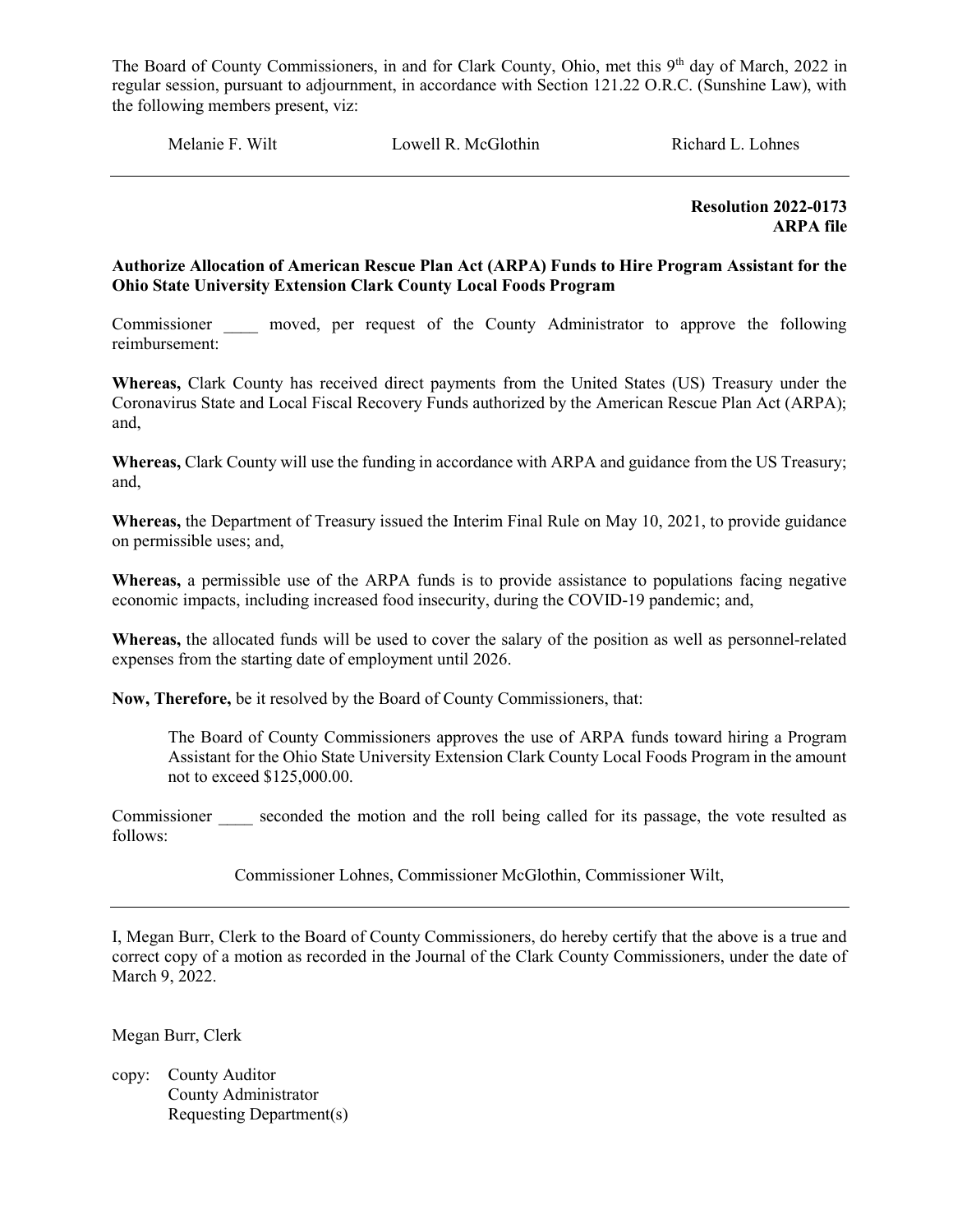Melanie F. Wilt **Lowell R. McGlothin** Richard L. Lohnes

 Resolution 2022-0174 AEPP file

#### Resolution of Support for Participation in Ohio Local Agricultural Easement Purchase Program

Commissioner moved to approve the following:

Whereas, on the 1st day of February, 2022 the Clark County Commissioners received a request from the Tecumseh Land Trust, for support of their applications to the State of Ohio for purchase of agricultural easements on the properties listed in Exhibit A; and,

Whereas, the Clark County Commissioners have reviewed this request and determined that the nomination of the properties for purchase of agricultural easements is compatible with the county's goals to preserve and promote agriculture as an important part of the area's economy.

Now, therefore, be it resolved, by the Board of County Commissioners, Clark County, Ohio do hereby support the applications listed in Exhibit A.

Commissioner seconded the motion and the roll being called for its passage, the vote resulted as follows:

Commissioner Lohnes, Commissioner McGlothin, Commissioner Wilt,

I, Megan Burr, Clerk to the Board of County Commissioners, do hereby certify that the above is a true and correct copy of a motion as recorded in the Journal of the Clark County Commissioners, under the date of March 9, 2022.

Megan Burr, Clerk